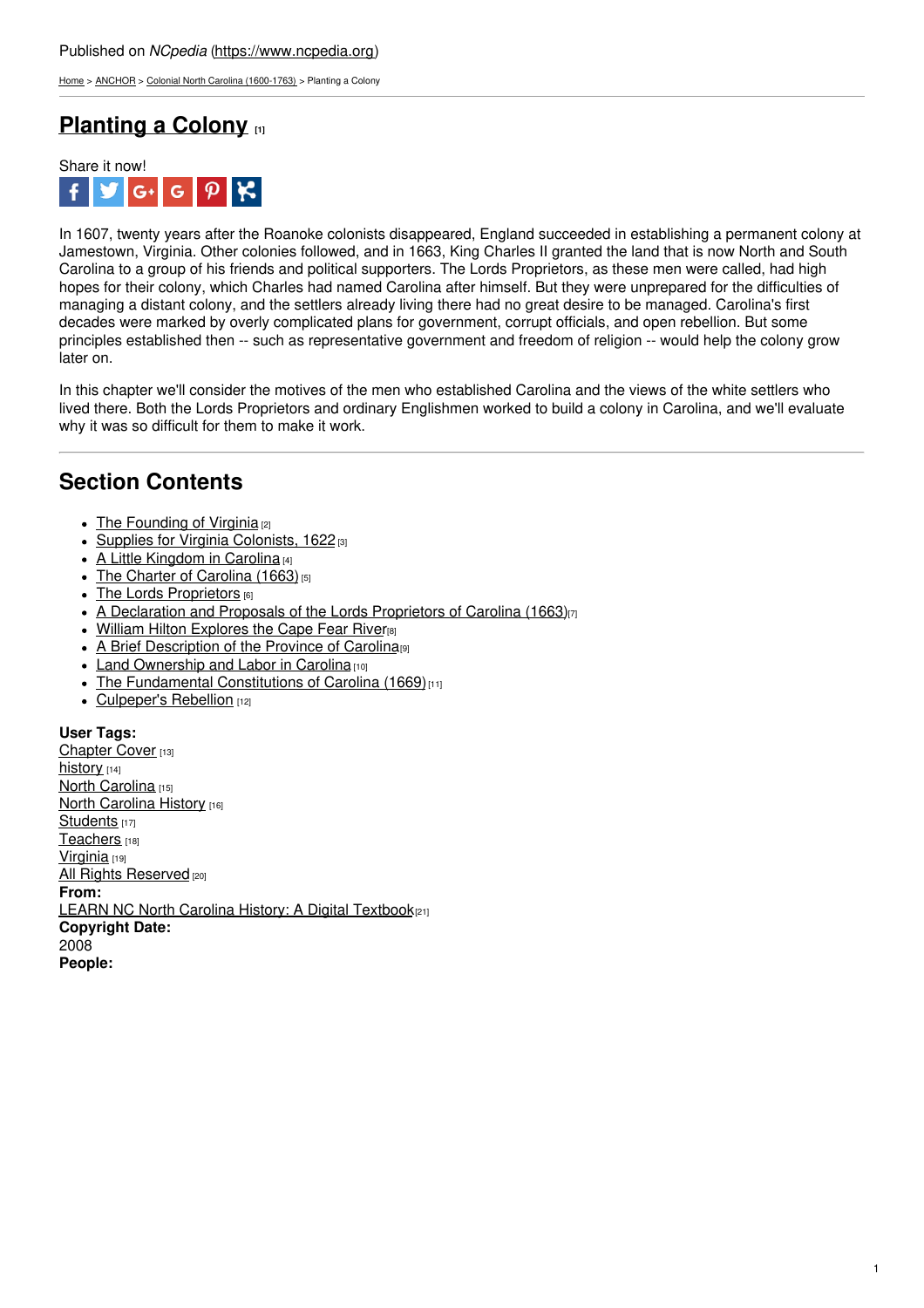

Edward Hyde, Earl of [Clarendon](https://www.ncpedia.org/media/painting/edward-hyde-earl)<sup>[22]</sup>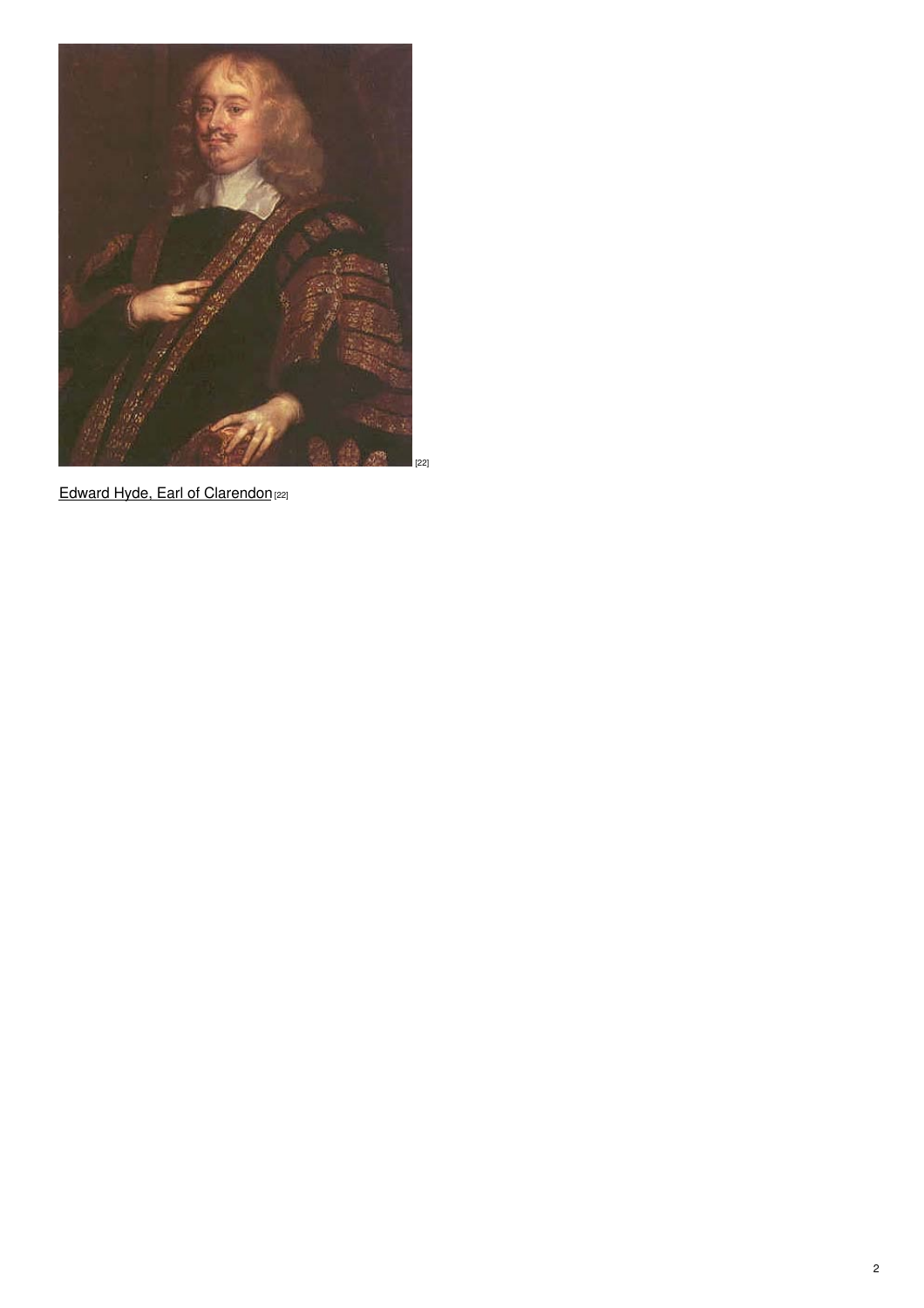

## <u>George Monck, Duke of [Alb](https://www.ncpedia.org/media/painting/george-monck-duke)emarlep</u>

3 January 2018

**Source URL:** https://www.ncpedia.org/anchor/planting-colony

## **Lin k s**

- [1] https://www.ncpedia.org/anchor/planting-colony
- [2] https://www.ncpedia.org/anchor/founding-virginia
- [3] https://www.ncpedia.org/anchor/supplies-virginia-colonists
- [4] https://www.ncpedia.org/anchor/little-kingdom-carolina
- [5] https://www.ncpedia.org/anchor/charter-carolina-1663
- [6] https://www.ncpedia.org/anchor/lords-proprietors
- [7] https://www.ncpedia.org/anchor/declaration-and-proposals
- [8] https://www.ncpedia.org/anchor/william-hilton-explores-cape
- [9] https://www.ncpedia.org/anchor/brief-description-province
- [10] https://www.ncpedia.org/anchor/land-ownership-and-labor
- [11] https://www.ncpedia.org/anchor/fundamental-constitutions
- [12] https://www.ncpedia.org/anchor/culpepers-rebellion
- [13] https://www.ncpedia.org/category/user-tags/chapter-cover
- [14] https://www.ncpedia.org/category/user-tags/history
- [15] https://www.ncpedia.org/category/user-tags/north-carolina-5
- [16] https://www.ncpedia.org/category/user-tags/north-carolina-6
- [17] https://www.ncpedia.org/category/user-tags/students
- [18] https://www.ncpedia.org/category/user-tags/teachers

[ 2 3 ]